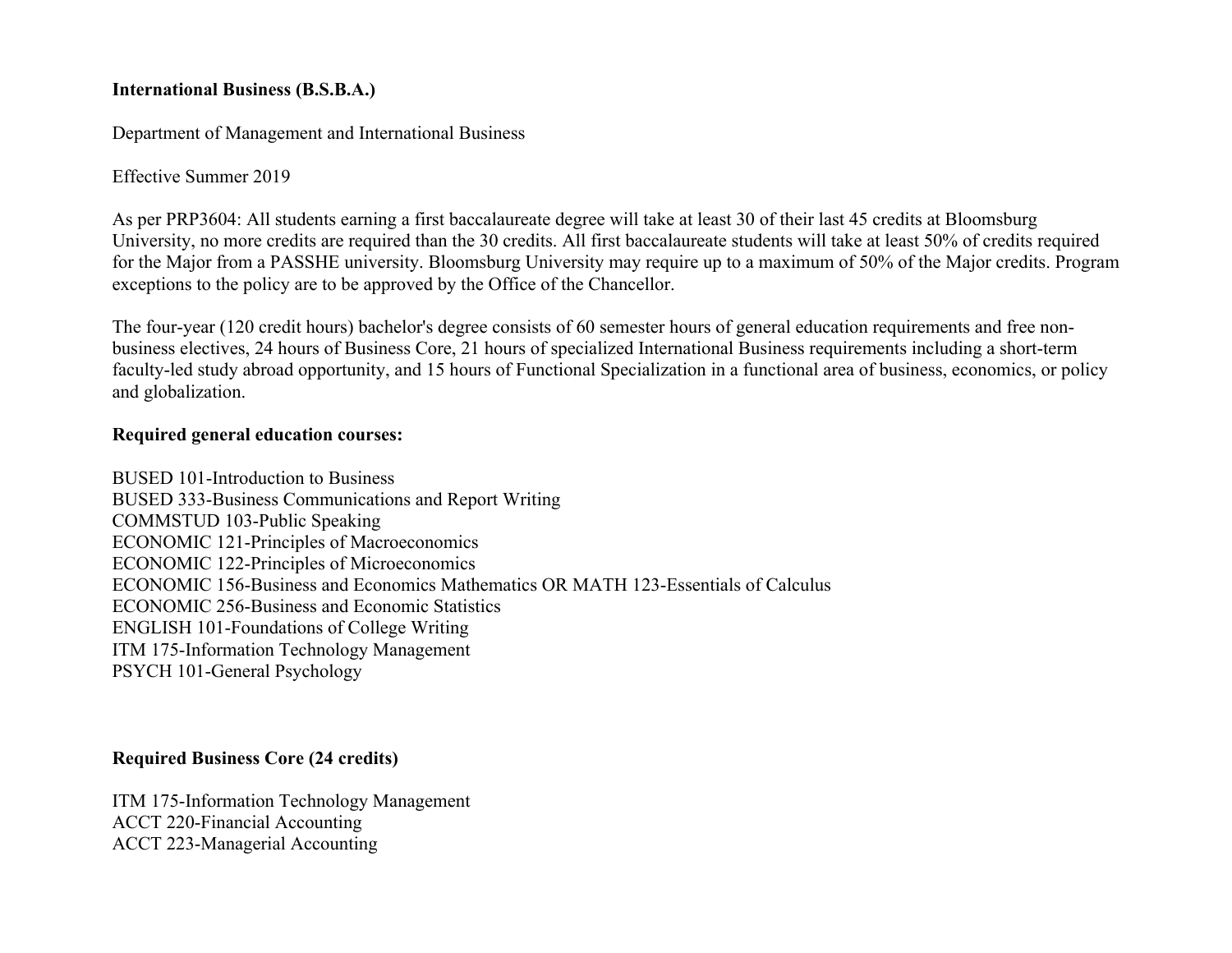MGMT 244-Principles of Management MKTG 310-Marketing Principles and Practices FIN 313-Introduction to Corporate Finance LAW 331-Law and Legal Environment MGMT 497-Business Policies

## **Required Interdisciplinary International Business (21 credits)**

MGMT 355-Managing Multicultural Organizations MGMT 356-Global Business MKTG 380-International Marketing FIN 413-International Finance MGMT 456-International Management BUSED 330-International Business Seminar\* MGMT 498-Special Topics in Management\* *\* Offered with the short-term faculty-led study abroad trip*

### **Required Functional Specialization (15 credits)**

Students can choose ONE of the following Functional Specializations:

- o International Business Accounting
- o International Business Finance
- o International Business Human Resource Management
- o International Business Information Technology
- o International Business Marketing
- o International Business Economics\*
- o International Business Policy and Globalization\*
- *\* Collaboration with College of Liberal Arts*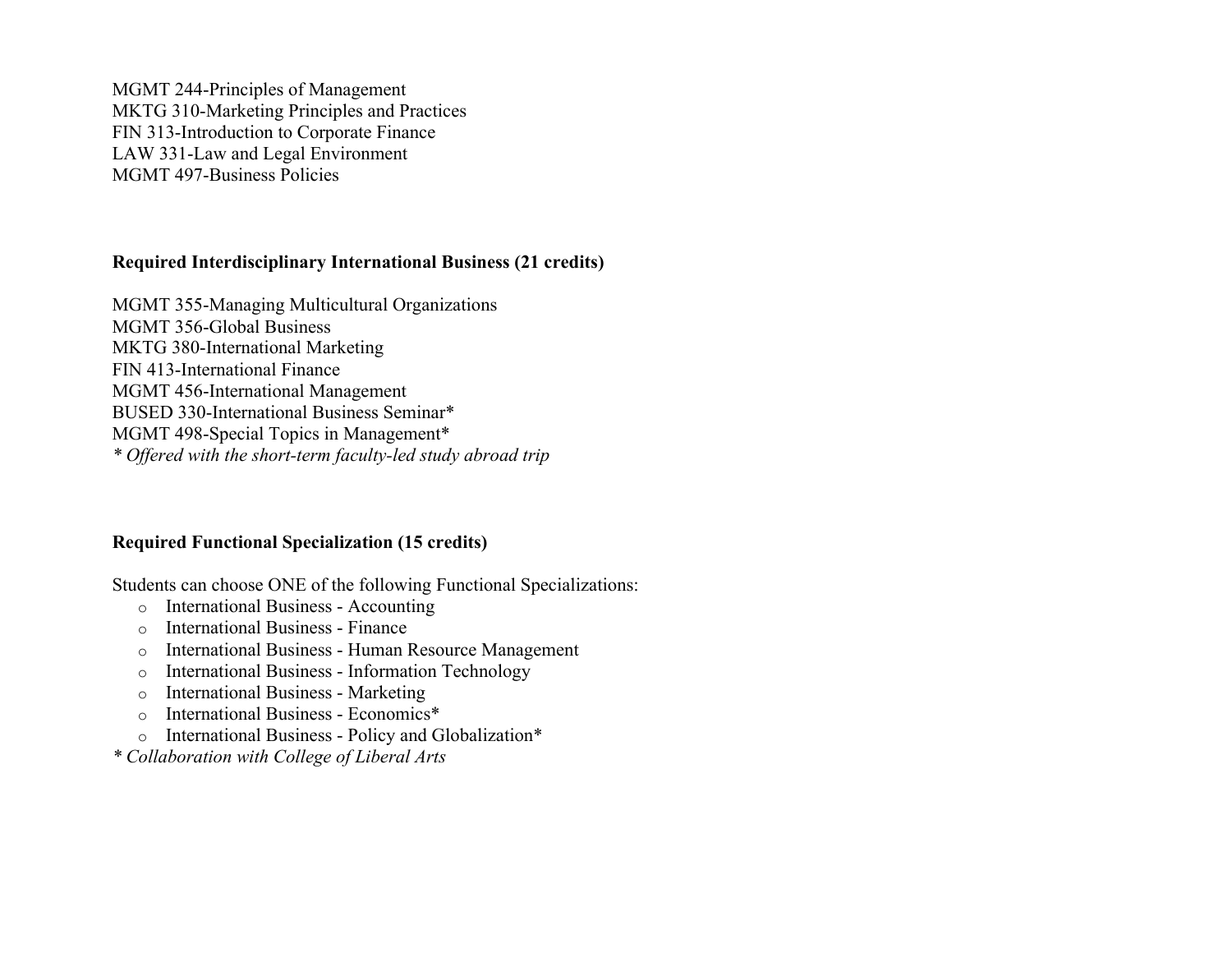| <b>ACCOUNTING</b>                                                              |                               |            |  |                |  |  |
|--------------------------------------------------------------------------------|-------------------------------|------------|--|----------------|--|--|
|                                                                                | 1. International Accounting   | ACCT 320   |  | 3              |  |  |
|                                                                                | 2. Intermediate Accounting I  | ACCT 321   |  | 3              |  |  |
|                                                                                | 3. Intermediate Accounting II | ACCT 322   |  | $\mathcal{R}$  |  |  |
| Choose two of the following three courses:                                     |                               |            |  |                |  |  |
|                                                                                | <b>Federal Tax Accounting</b> | ACCT 324   |  | 3              |  |  |
|                                                                                | Cost Accounting               | ACCT 348 3 |  |                |  |  |
|                                                                                | Auditing                      | ACCT 442   |  | $\overline{3}$ |  |  |
|                                                                                | <b>TOTAL</b>                  |            |  | $15*$          |  |  |
| $\ast$<br>In addition to ACCT 220 and ACCT 223 required in the core curriculum |                               |            |  |                |  |  |

| <b>FINANCE</b>                                          |                                                        |            |     |       |  |
|---------------------------------------------------------|--------------------------------------------------------|------------|-----|-------|--|
|                                                         | <b>Financial Markets and Institutions</b>              | <b>FIN</b> | 323 | 3     |  |
|                                                         | 2. Investment Management                               | <b>FIN</b> | 343 | 3     |  |
|                                                         | 3. Advanced Corporate Finance                          | <b>FIN</b> | 454 | 3     |  |
| <b>Choose two Finance or Business Elective courses:</b> |                                                        |            |     |       |  |
|                                                         | Finance or Business Elective                           |            |     | 3     |  |
|                                                         | Finance or Business Elective                           |            |     | 3     |  |
|                                                         | <b>TOTAL</b>                                           |            |     | $15*$ |  |
| *                                                       | In addition to FIN 313 required in the core curriculum |            |     |       |  |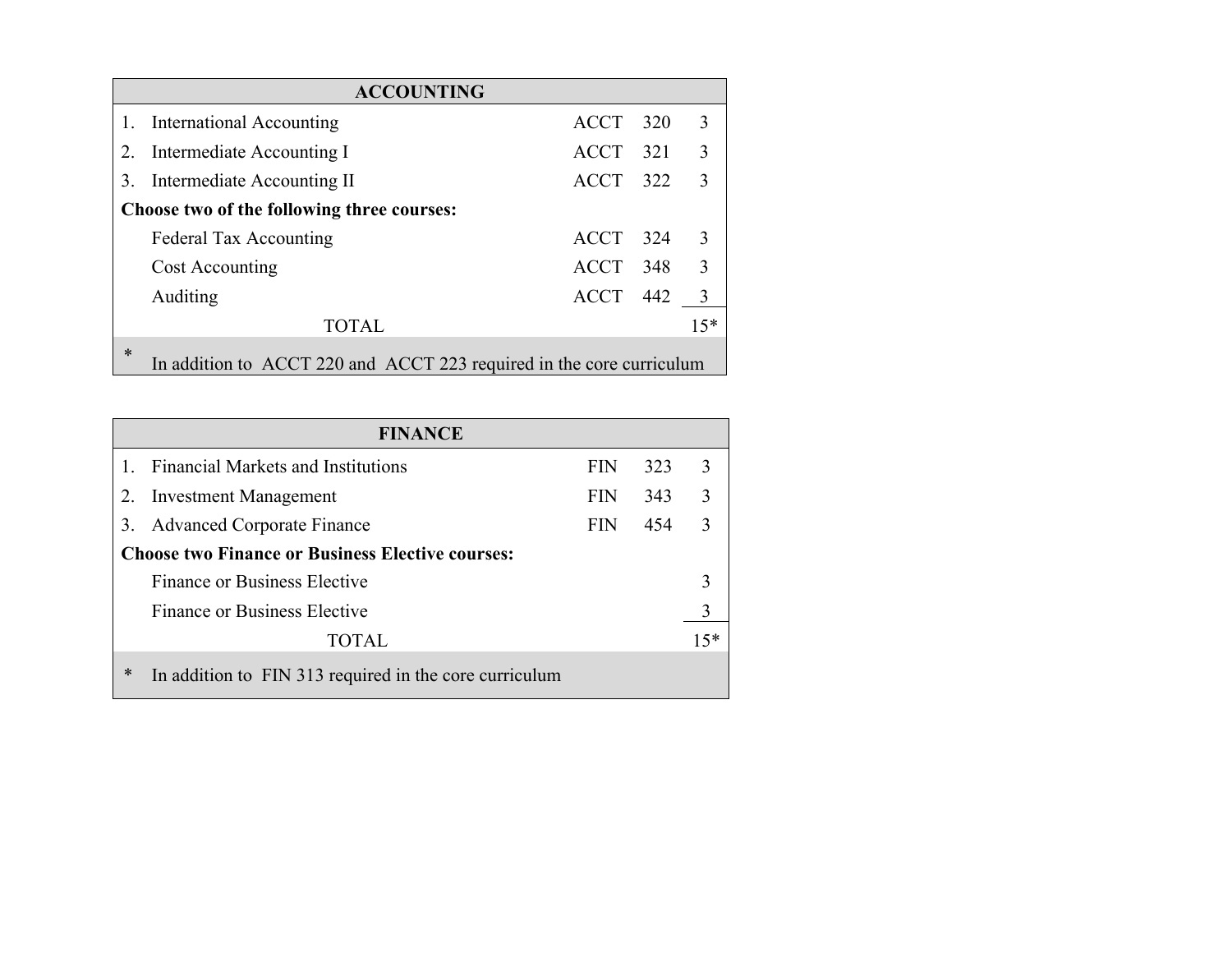|    | <b>HUMAN RESOURCE MANAGEMENT</b>                        |             |     |       |  |  |
|----|---------------------------------------------------------|-------------|-----|-------|--|--|
|    | 1. Human Resource Management                            | MGMT        | 345 | 3     |  |  |
| 2. | <b>Employee Staffing</b>                                | <b>MGMT</b> | 463 | 3     |  |  |
| 3. | <b>Compensation Management</b>                          | <b>MGMT</b> | 464 |       |  |  |
|    | Choose two of the following courses:                    |             |     |       |  |  |
|    | Labor and Industrial Relations                          | <b>MGMT</b> | 346 | 3     |  |  |
|    | Internship in Management                                | <b>MGMT</b> | 432 | 3     |  |  |
|    | Training and Development                                | <b>ITM</b>  | 405 | 3     |  |  |
|    | <b>Employment Discrimination and Affirmative Action</b> | <b>LAW</b>  | 460 | 3     |  |  |
|    | <b>TOTAL</b>                                            |             |     | $15*$ |  |  |
| *  | In addition to MGMT 244 required in the core curriculum |             |     |       |  |  |

| <b>INFORMATION TECHNOLOGY</b> |                                                        |            |     |       |
|-------------------------------|--------------------------------------------------------|------------|-----|-------|
|                               | <b>Choose five of the following courses:</b>           |            |     |       |
|                               | Info Tech and Analytics                                | <b>ITM</b> | 301 | 3     |
| 2.                            | Bus. Apps. Development                                 | <b>ITM</b> | 302 | 3     |
| 3.                            | Data Mgmt. Essentials for Bus.                         | <b>ITM</b> | 310 | 3     |
| 4.                            | Data Science for Business                              | <b>ITM</b> | 320 | 3     |
| 5.                            | Project Management                                     | <b>ITM</b> | 322 | 3     |
| 6.                            | Data Driven Web Analytics                              | <b>ITM</b> | 415 | 3     |
| 7.                            | Training and Development                               | <b>ITM</b> | 405 | 3     |
| 8.                            | Human & Tech Inter Mgmt.                               | <b>ITM</b> | 407 | 3     |
| 9.                            | Global Enterprise Security                             | <b>ITM</b> | 418 | 3     |
| 10.                           | Advanced Data Science for Bus.                         | <b>ITM</b> | 430 | 3     |
| 11.                           | Special Topic                                          | <b>ITM</b> | 498 | 3     |
|                               | <b>TOTAL</b>                                           |            |     | $15*$ |
| $\ast$                        | In addition to ITM 175 required in the core curriculum |            |     |       |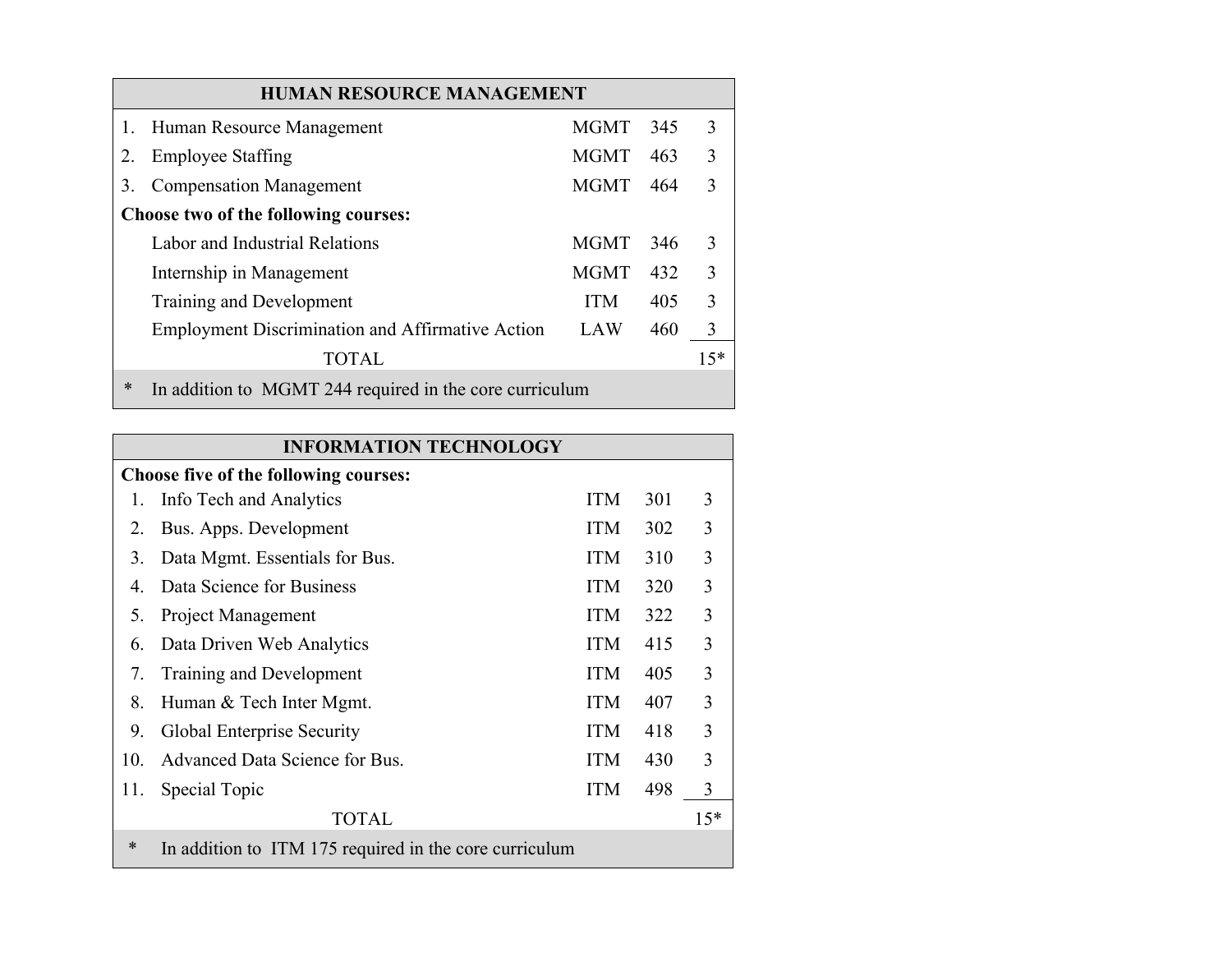| <b>MARKETING</b>                                          |                                                         |          |  |       |  |
|-----------------------------------------------------------|---------------------------------------------------------|----------|--|-------|--|
|                                                           | Digital MKTG Fundamentals                               | MKTG 331 |  | 3     |  |
|                                                           | 2. Integrated MKTG Channels                             | MKTG 340 |  | 3     |  |
|                                                           | 3. Principles of Selling                                | MKTG 341 |  | -3    |  |
| <b>Choose two Marketing or Business Elective courses:</b> |                                                         |          |  |       |  |
|                                                           | Marketing or Business Elective                          |          |  | 3     |  |
|                                                           | Marketing or Business Elective                          |          |  | 3     |  |
|                                                           | <b>TOTAL</b>                                            |          |  | $15*$ |  |
| $\ast$                                                    | In addition to MKTG 310 required in the core curriculum |          |  |       |  |

|                                      | <b>ECONOMICS</b>                                                   |                |     |       |
|--------------------------------------|--------------------------------------------------------------------|----------------|-----|-------|
|                                      | Intermediate Macroeconomic Theory                                  | <b>ECON</b>    | 221 | 3     |
| $2_{\cdot}$                          | <b>Public Finance</b>                                              | ECON           | 326 | 3     |
| 3.                                   | <b>Advanced Political Economy</b>                                  | <b>ECON</b>    | 460 | 3     |
| 4.                                   | <b>United States Government</b>                                    | <b>POLISCI</b> | 120 | 3     |
| Choose one of the following courses: |                                                                    |                |     |       |
|                                      | Money and Banking                                                  | <b>ECON</b>    | 327 | 3     |
|                                      | <b>International Economics</b>                                     | ECON           | 333 | 3     |
|                                      | Econ. Growth of Underdeveloped Areas                               | ECON           | 334 | 3     |
|                                      | Middle East Economics                                              | <b>ECON</b>    | 340 | 3     |
|                                      | <b>TOTAL</b>                                                       |                |     | $15*$ |
| *                                    | In addition to ECON 121 and ECON 122 required in general education |                |     |       |